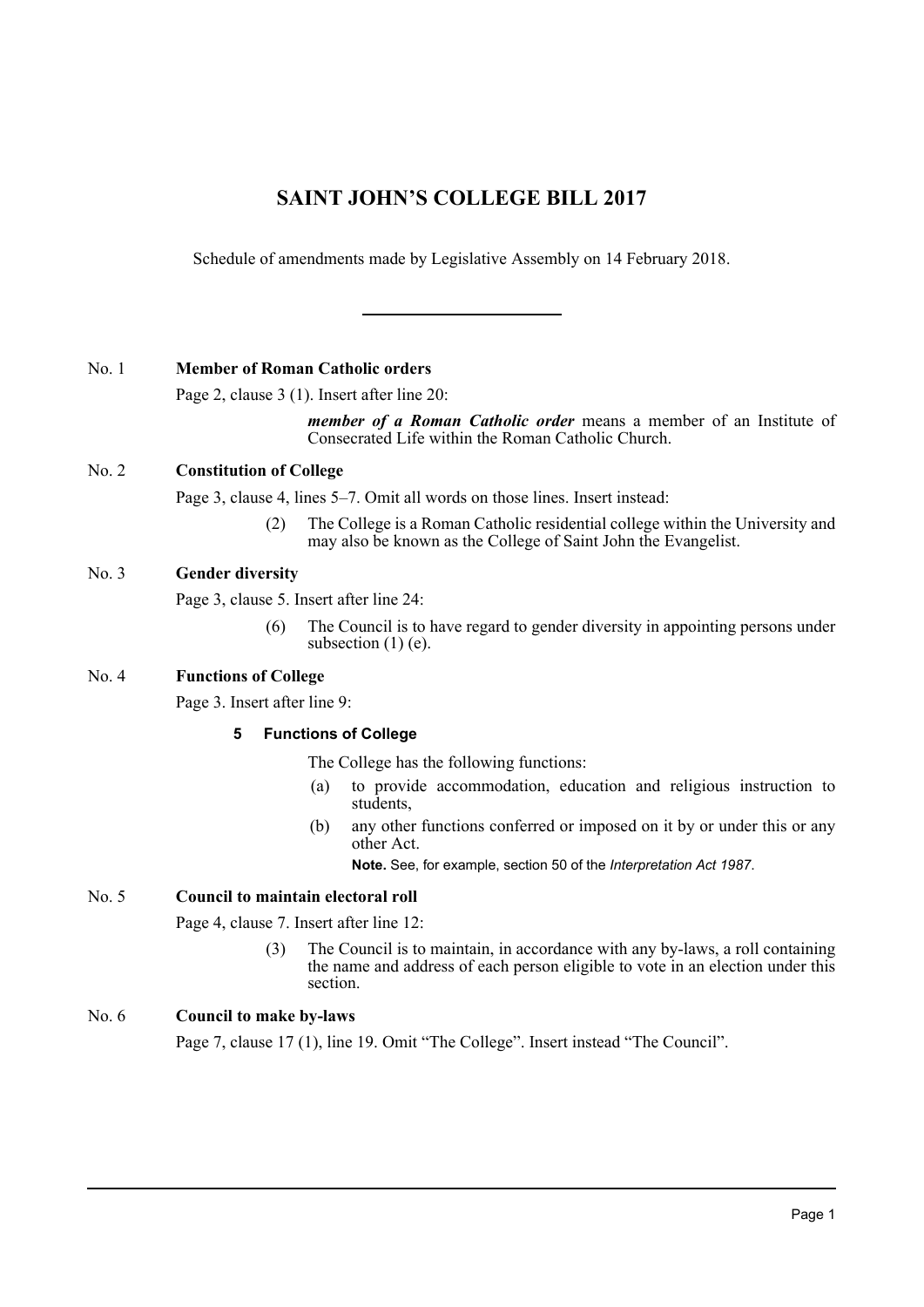## No. 7 **Filling vacancy in office of elected member**

Page 8, Schedule 1. Insert after line 40:

#### **5 Casual vacancy in office of elected member**

- (1) A casual vacancy in the office of a member elected under section 7 is to be filled:
	- (a) by the candidate who received the highest number of votes in the most recent election other than the person elected, or
	- (b) if there is no such person available to fill the vacancy, by a person appointed by the Council.
- (2) The person who fills the casual vacancy holds office, subject to this Act, for the remainder of the term of the member who has vacated office.
- (3) In this clause, *casual vacancy* means a vacancy that occurs other than because of the completion of a term of office.

#### No. 8 **Extraordinary dismissal of Council**

Page 9, Schedule 1, clause 5, line 1. Omit "**Extraordinary vacancies in offices of members**". Insert instead "**Extraordinary dismissal of Council**".

#### No. 9 **Extraordinary dismissal of Council**

Page 9, Schedule 1, clause 5 (2)–(4), lines 3–12. Omit all words on those lines. Insert instead:

- If there are vacancies in the office of all 3 clerical members or in the office of 8 of the 9 lay members, the Visitor may, with the concurrence of the Vice-Chancellor:
	- (a) remove the remaining members, and
	- (b) appoint such persons as members as are necessary to enable the Council to be established in accordance with section 5.
- (3) A person removed under subclause (2) (a) may (but need not) be appointed as a member under subclause (2) (b).

## No. 10 **Removal of extraordinary members by Visitor**

Page 9, Schedule 1, clause 5 (7), line 19. Omit "any or no stated reason". Insert instead "sufficient cause".

#### No. 11 **Filling a vacancy in office of extraordinary member**

Page 9, Schedule 1, clause 5 (8), line 21. Insert ", in consultation with the Vice-Chancellor," after "The Visitor may".

## No. 12 **Council quorum**

Page 10, Schedule 1, clause 9 (1), lines 23 and 24. Omit ", which must include at least 1 clerical member and 2 lay members".

#### No. 13 **Transitional arrangements for new Council**

Page 11, Schedule 2, clause 2 (1), lines 20–25. Omit all words on those lines. Insert instead:

- (1) As soon as practicable after the commencement of section 5:
	- (a) the Archbishop is to appoint 3 persons to the Council under section  $5(2)$ (b), and
	- (b) the Vice-Chancellor is to appoint a lay person to the Council under section  $5(2)$  (d), and
	- (c) the former Council is to arrange for the election of 4 lay persons to the Council under section 7, and